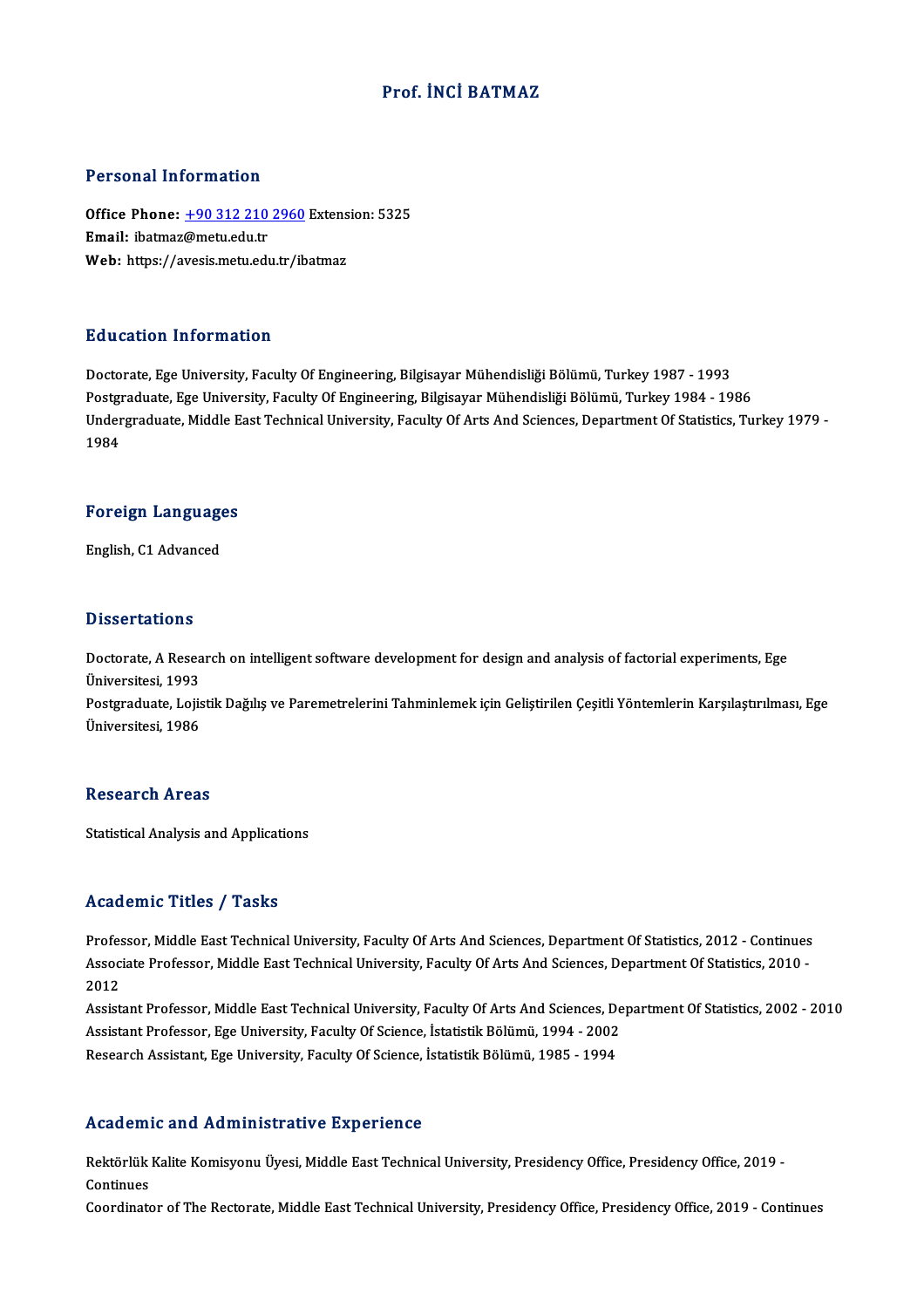Middle East Technical University, Graduate School of Natural and Applied Sciences, 2014 - 2016<br>Head of Depertment, Middle Fest Technical University, Feculty of Arts and Sciences, 2014 - 2016 Head of Department, Middle East Technical University, Faculty of Arts and Sciences, Department of Statistics, 2012 -<br>2015 Middle<br>Head<br>2015

### Advising Theses

Advising Theses<br>KARAGÖZ P., BATMAZ İ., Learning to rank web data using multivariate adaptive regression splines, Postgraduate,<br>G.ALTINOK(Student), 2018 TRAVISHIS THOSOS<br>KARAGÖZ P., BATMAZ İ., Lea<br>G.ALTINOK(Student), 2018<br>BATMAZ İ. HI HSOV İ. Comp KARAGÖZ P., BATMAZ İ., Learning to rank web data using multivariate adaptive regression splines, Postgraduate,<br>G.ALTINOK(Student), 2018<br>BATMAZ İ., ULUSOY İ., Comparison of computational image inpainting methods, Postgradua

G.ALTINOK(Student), 2018<br>BATMAZ İ., ULUSOY İ., Comparison of computational image inpainting methods, Postgraduate, C.KURT(Student), 2018<br>YOZGATLIGİL C., BATMAZ İ., A computational approach to detect inhomogeneities in time C.YAZICI(Student),2017

İLKDAĞÖ.,BATMAZ İ.,The ef ectof computer assisted instructiononeightgrade students' permutation-combination-C.YAZICI(Student), 2017<br>İLK DAĞ Ö., BATMAZ İ., The effect of computer assisted instruction on eight grade students' permutation-combination-<br>probability achievement and attitudes towards computer assisted instruction, Post İLK DAĞ Ö., BATMAZ İ., The effect of computer assisted instruction on eight grade students' permutation-combinat<br>probability achievement and attitudes towards computer assisted instruction, Postgraduate, T.KAPUCU(Student), probability achievement and attitudes to<br>BATMAZ İ., YOZGATLIGİL C., Modelling pr<br>Postgraduate, N.YAMAN(Student), 2015<br>İVİCÜN C. BATMAZ İ. Gonsensus slugtari BATMAZ İ., YOZGATLIGİL C., Modelling precipitation data of certain regions for Turkey via hidden Markov models,<br>Postgraduate, N.YAMAN(Student), 2015<br>İYİGÜN C., BATMAZ İ., Consensus clustering of time series data, Postgradu

Postgraduate, N.YAMAN(Student), 2015<br>İYİGÜN C., BATMAZ İ., Consensus clustering of time series data, Postgraduate, A.YETERE(Student), 2014<br>BATMAZ İ., OĞUZTÜZÜN M. H. S. , Metamodeling atomic models in discrete event system IYIGÜN C., BATMAZ İ., Consensus clustering of time series data, Postgraduate, A.YETERE(Student)<br>BATMAZ İ., OĞUZTÜZÜN M. H. S. , Metamodeling atomic models in discrete event system spec<br>using multivariate adaptive regressio BATMAZ İ., OĞUZTÜZÜN M. H. S. , Metamodeling atomic models in discrete event system specification (DEVS) formalism<br>using multivariate adaptive regression splines (MARS), Doctorate, C.DORUK(Student), 2014<br>AYHAN H. Ö. , BATM

using multivariate adaptive regression splines (MARS), Doctorate, C.DORUK(Student), 2014<br>AYHAN H. Ö. , BATMAZ İ., Estimation of response errors in complex sample surveys, Doctorate, F.FAHMİ(Stude<br>İYİGÜN C., BATMAZ İ., An a AYHAN H. Ö. , BATMAZ İ., Estimation o<br>İYİGÜN C., BATMAZ İ., An algorithm fo<br>Doctorate, E.KARTAL(Student), 2012<br>BATMAZ İ. İYİÇÜN G. An Algorithm fo IYIGÜN C., BATMAZ İ., An algorithm for the forward step of adaptive regression splines via mapping approach,<br>Doctorate, E.KARTAL(Student), 2012<br>BATMAZ İ., İYİGÜN C., An Algorithm for the forward step of adaptive regression

Doctorate, E.KARTAL(Student)<br>BATMAZ İ., İYİGÜN C., An<br>E.Kartal(Student), 2012<br>İLK DAČ Ö., BATMAZ İ. A BATMAZ İ., İYİGÜN C., An Algorithm for the forward step of adaptive regression slines via mapping approach, Doctorat<br>E.Kartal(Student), 2012<br>İLK DAĞ Ö., BATMAZ İ., Mixed effects models for time series gene expression data,

E.Kartal(Student), 2012<br>İLK DAĞ Ö., BATMAZ İ., Mixed effects models for time series gene expression data, Doctorate, İ.ERKAN(Student), 2<br>BATMAZ İ., A computational approach to nonparametric regression: Bootstrapping CMARS İLK DAĞ Ö., BATMAZ İ., M<br>BATMAZ İ., A computatio<br>C.YAZICI(Student), 2011<br>BATMAZ İ. Bobust sonis BATMAZ İ., A computational approach to nonparametric regression: Bootstrapping CMARS method, Postgraduate,<br>C.YAZICI(Student), 2011<br>BATMAZ İ., Robust conic quadratic programming applied to quality improvement - A robustific

Postgraduate,A.ÖZMEN(Student),2010 BATMAZ İ., Robust conic quadratic programming applied to quality improvement - A robustification of CMAF<br>Postgraduate, A.ÖZMEN(Student), 2010<br>KÖKSAL G., BATMAZ İ., Fuzzy classification models based on Tanaka's fuzzy linear

Postgraduate, A.ÖZMEN(Student), 2010<br>KÖKSAL G., BATMAZ İ., Fuzzy classification models based on Tanaka's fuzzy linear regress<br>nonparametric improved fuzzy classifier functions, Postgraduate, G.ÖZER(Student), 2009<br>BATMAZ İ. KÖKSAL G., BATMAZ İ., Fuzzy classification models based on Tanaka's fuzzy linear regression approach and<br>nonparametric improved fuzzy classifier functions, Postgraduate, G.ÖZER(Student), 2009<br>BATMAZ İ., A new contribution

nonparametric improved fuzzy classifier functions, Postgraduate, G.ÖZER(Student), 2009<br>BATMAZ İ., A new contribution to nonlinear robust regression and classification with MARS and its applications t<br>mining for quality con BATMAZ İ., A new contribution to nonlinear robust regression and classification with MARS and its applications to<br>mining for quality control in manufacturing, Postgraduate, F.YERLİKAYA(Student), 2008<br>BAYKAL N., BATMAZ İ., mining for quality control in manufacturing, Postgraduate, F.YERLİKAYA(Student), 2008

BAYKAL N., BATMAZ İ., Defect cause modeling with decision tree and regression analysis: A case study in casting<br>industry, Postgraduate, B.BAKIR(Student), 2007<br>BATMAZ İ., KÖKSAL G., A comprehensive review of data mining app

industry, Postgraduate, B.BAKIR(Student), 2007<br>BATMAZ İ., KÖKSAL G., A comprehensive review of data mining applications in quality improvement and a<br>Postgraduate, F.GÜNTÜRKÜN(Student), 2007<br>BATMAZ İ., Metamodeling complex BATMAZ İ., KÖKSAL G., A comprehensive review of data mining applications in quality improvement and a<br>Postgraduate, F.GÜNTÜRKÜN(Student), 2007<br>BATMAZ İ., Metamodeling complex systems using linear and nonlinear regression m

E.KARTAL(Student),2007 BATMAZ İ., Metamodeling complex systems using linear and nonlinear regression methods, Postgraduate,<br>E.KARTAL(Student), 2007<br>BATMAZ İ., Estimating the neutral real interest rate for Turkey by using an unobserved componenet

E.KARTAL(Student), 2007<br>BATMAZ İ., Estimating the neutral real i<br>Postgraduate, F.Öğünç(Student), 2006<br>PATMAZ İ. Estimating the neutral real i Postgraduate, F.Öğünç(Student), 2006

BATMAZ İ., Estimating the neutral real interest rate for turkey by using an unobserved components model, Postgraduate,<br>F.ÖĞÜNC(Student), 2006 BATMAZ İ., Estimating the neutral real interest rate for turkey by using an unobserved components model, Postgraduate<br>F.ÖĞÜNÇ(Student), 2006<br>BATMAZ İ., Benzetimde otomatik olarak girdi analizi yapan bir yazılım geliştirme,

F.ÖĞÜNÇ(Student), 2006<br>BATMAZ İ., Benzetimde otomatik olarak girdi analizi yapan bir yazılım geliştirme, Postgraduate, H.TANI!<br>Batmaz İ., Mavi-Yeşil Alglerin Teşhisi için Uzman Sistem Geliştirme üzerine bir Araştırma, Post BATMAZ İ., Benzetimde otor<br>Batmaz İ., Mavi-Yeşil Alglerir<br>M.BALSARI(Student), 1995

# Articles Published in Journals That Entered SCI, SSCI and AHCI Indexes

I. Learning to rank by using multivariate adaptive regression splines and conic multivariate adaptive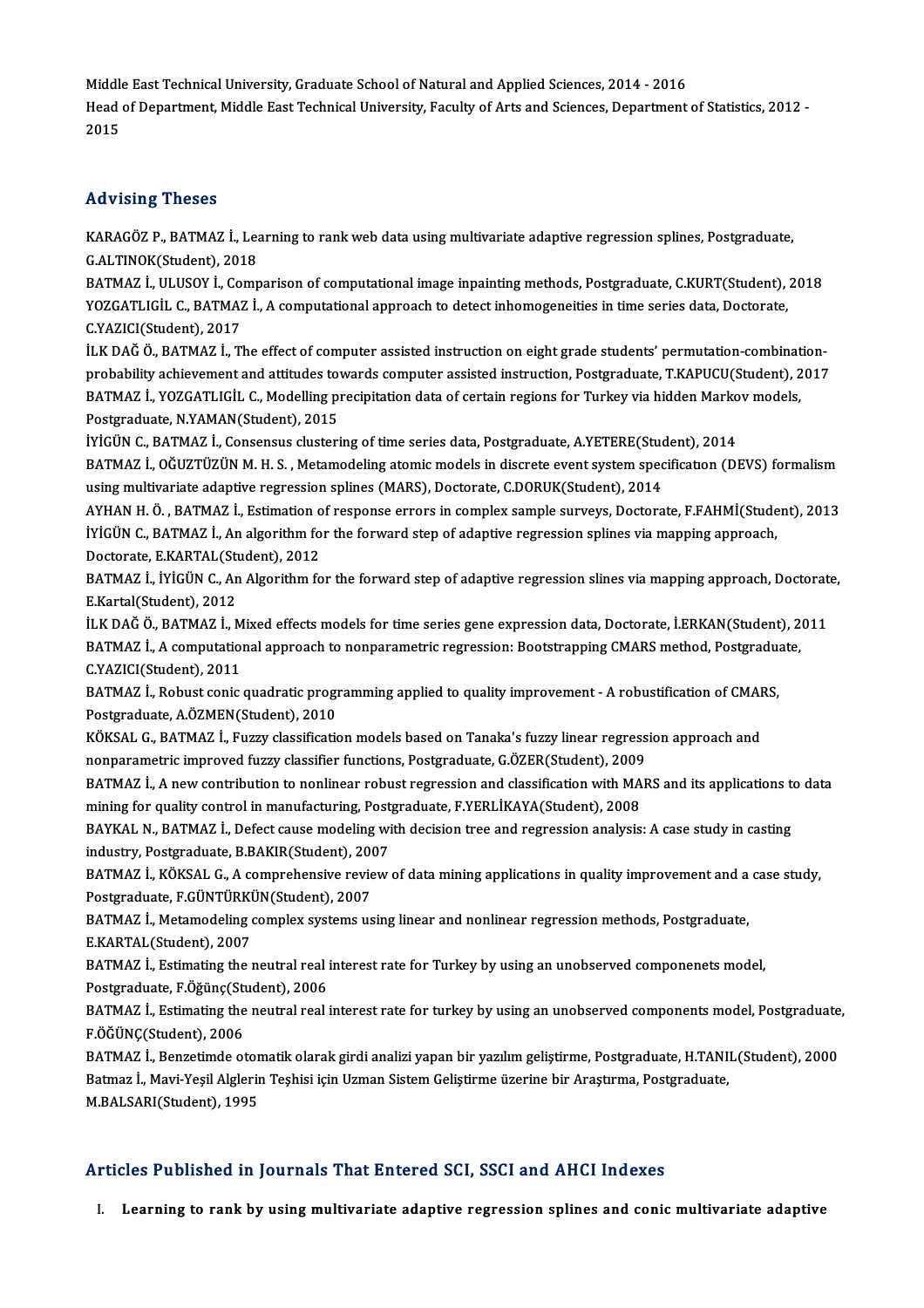regression splines AltinokG.,KARAGÖZ P.,BATMAZ İ. regression splines<br>Altinok G., KARAGÖZ P., BATMAZ İ.<br>COMPUTATIONAL INTELLIGENCE, vol.37, no.1, pp.371-408, 2021 (Journal Indexed in SCI)<br>A data mining application to denosit prising: Main determinants and prodistion. Altinok G., KARAGÖZ P., BATMAZ İ.<br>COMPUTATIONAL INTELLIGENCE, vol.37, no.1, pp.371-408, 2021 (Journal Indexed in SCI)<br>II. A data mining application to deposit pricing: Main determinants and prediction models COMPUTATIONAL INTELLIGENCE, vol.37, no.1, p<sub>1</sub><br>A data mining application to deposit pricing<br>BATMAZ İ., DANIŞOĞLU S., Yazici C., Kartal-Koc E.<br>APPLIED SOET COMPUTING .vol.60, np.909,919, ? A data mining application to deposit pricing: Main determinants and p<br>BATMAZ İ., DANIŞOĞLU S., Yazici C., Kartal-Koc E.<br>APPLIED SOFT COMPUTING, vol.60, pp.808-819, 2017 (Journal Indexed in SCI)<br>Dunamis simulation matamodel BATMAZ İ., DANIŞOĞLU S., Yazici C., Kartal-Koc E.<br>APPLIED SOFT COMPUTING, vol.60, pp.808-819, 2017 (Journal Indexed in SCI)<br>III. Dynamic simulation metamodeling using MARS: A case of radar simulation<br>Boragas D. BATMAZ İ. Q APPLIED SOFT COMPUTING, vol.60, p<br>Dynamic simulation metamodelir<br>Bozagac D., BATMAZ İ., Oguztuzun H.<br>MATUEMATICS AND COMPUTERS IN Bozagac D., BATMAZ İ., Oguztuzun H.<br>MATHEMATICS AND COMPUTERS IN SIMULATION, vol.124, pp.69-86, 2016 (Journal Indexed in SCI) Bozagac D., BATMAZ İ., Oguztuzun H.<br>MATHEMATICS AND COMPUTERS IN SIMULATION, vol.124, pp.69-86, 2016 (Journal Indexed in SCI)<br>IV. Has the climate been changing in Turkey? Regional climate change signals based on a comparat MATHEMATICS AND COMPUTERS IN SIMULATION, vol.124, pp.69-86, 2016 (Journal Index<br>Has the climate been changing in Turkey? Regional climate change signals based<br>statistical analysis of two consecutive time periods, 1950-1980 Has the climate been changing in Turkey? Regional climate change signals<br>statistical analysis of two consecutive time periods, 1950-1980 and 1981-<br>Turkes M., YOZGATLIGİL C., BATMAZ İ., İYİGÜN C., KOC E. K. , FAHMI F. M. , statistical analysis of two consecutive time periods, 1950-1980 and 1981-2010<br>Turkes M., YOZGATLIGIL C., BATMAZ I., IYIGÜN C., KOC E. K., FAHMI F. M., ASLAN S.<br>CLIMATE RESEARCH, vol.70, no.1, pp.77-93, 2016 (Journal Indexe Turkes M., YOZGATLIGİL C., BATMAZ İ., İYİGÜN C., KOC E. K., FAHMI F. M<br>CLIMATE RESEARCH, vol.70, no.1, pp.77-93, 2016 (Journal Indexed in SON<br>V. Dynamic Simulation Metamodeling Using MARS A case of Radar<br>POZAČAC D. BATMAZ CLIMATE RESEARCH, vol.70, no.1, pp.77-93, 2<br>Dynamic Simulation Metamodeling Using<br>BOZAĞAÇ D., BATMAZ İ., OĞUZTÜZÜN M. H. S.<br>Mathematics And Computers In Simulation 20 BOZAĞAÇ D., BATMAZ İ., OĞUZTÜZÜN M. H. S.<br>Mathematics And Computers In Simulation, 2016 (Journal Indexed in SCI Expanded) BOZAĞAÇ D., BATMAZ İ., OĞUZTÜZÜN M. H. S.<br>Mathematics And Computers In Simulation, 2016 (Journal Indexed in SCI Expanded)<br>VI. A computational approach to nonparametric regression: bootstrapping CMARS method<br>Variei C. Varli Mathematics And Computers In Simulati<br>A computational approach to nonp:<br>Yazici C., Yerlikaya-Ozkurt F., BATMAZ İ.<br>MACHINE I FARNINC, vol.101 nn 211-2 A computational approach to nonparametric regression: bootstra<br>Yazici C., Yerlikaya-Ozkurt F., BATMAZ İ.<br>MACHINE LEARNING, vol.101, pp.211-230, 2015 (Journal Indexed in SCI)<br>Presinitation Modeling by Polyhodral PCMAPS and Yazici C., Yerlikaya-Ozkurt F., BATMAZ İ.<br>MACHINE LEARNING, vol.101, pp.211-230, 2015 (Journal Indexed in SCI)<br>VII. Precipitation Modeling by Polyhedral RCMARS and Comparison with MARS and CMARS<br>Orman A. BATMAZ İ. Webe MACHINE LEARNING, vol.101, pp.211-230, 2015 (Journal Indexed in SCI)<br>Precipitation Modeling by Polyhedral RCMARS and Comparison with MARS and CMARS<br>Ozmen A., BATMAZ İ., Weber G.<br>ENVIRONMENTAL MODELING & ASSESSMENT, vol.19, Precipitation Modeling by Polyhedral RCMARS and Comparison with MARS and CMARS<br>Ozmen A., BATMAZ İ., Weber G.<br>ENVIRONMENTAL MODELING & ASSESSMENT, vol.19, no.5, pp.425-435, 2014 (Journal Indexed in SCI)<br>Efficient adentive r Ozmen A., BATMAZ İ., Weber G.<br>ENVIRONMENTAL MODELING & ASSESSMENT, vol.19, no.5, pp.425-435, 2014 (Journal Indexed in SCI)<br>VIII. Efficient adaptive regression spline algorithms based on mapping approach with a case stu ENVIRON<br>Efficient<br>finance<br>Kos E. K Efficient adaptive regression spline a<br>finance<br>Koc E. K. , İYİGÜN C., BATMAZ İ., Weber G.<br>JOUPNAL OF CLOPAL OPTIMIZATION vel finance<br>Koc E. K. , İYİGÜN C., BATMAZ İ., Weber G.<br>JOURNAL OF GLOBAL OPTIMIZATION, vol.60, no.1, pp.103-120, 2014 (Journal Indexed in SCI)<br>Clustering surrent slimate regions of Turkey by using a multiveriate statistical me Koc E. K., İYİGÜN C., BATMAZ İ., Weber G.<br>JOURNAL OF GLOBAL OPTIMIZATION, vol.60, no.1, pp.103-120, 2014 (Journal Indexed in SCI)<br>IX. Clustering current climate regions of Turkey by using a multivariate statistical method<br> JOURNAL OF GLOBAL OPTIMIZATION, vol.60, no.1, pp.103-120, 2014 (Journal Indexed in<br>Clustering current climate regions of Turkey by using a multivariate statistica<br>İYİGÜN C., Turkes M., BATMAZ İ., YOZGATLIGİL C., Purutcuogl Clustering current climate regions of Turkey by using a multivariate statistical methomore in the individual I<br>THEORETICAL AND APPLIED CLIMATOLOGY, vol.114, pp.95-106, 2013 (Journal Indexed in SCI)<br>Determining Treatibility IYIGÜN C., Turkes M., BATMAZ İ., YOZGATLIGİL C., Purutcuoglu V., Koc E.<br>THEORETICAL AND APPLIED CLIMATOLOGY, vol.114, pp.95-106, 2013 (J<br>X. Determining Treatibility of Primary Teeth with Pulpal Exposure<br>DOČAN S. DUBUTÜBKL THEORETICAL AND APPLIED CLIMATOLOGY, vol<br>Determining Treatibility of Primary Teeth v<br>DOĞAN S., DURUTÜRK L. S. , Orhan A., BATMAZ İ.<br>JOUPMAL OF CLINICAL PEDIATRIC DENTISTRY v Determining Treatibility of Primary Teeth with Pulpal Exposure<br>DOĞAN S., DURUTÜRK L. S. , Orhan A., BATMAZ İ.<br>JOURNAL OF CLINICAL PEDIATRIC DENTISTRY, vol.37, no.4, pp.345-350, 2013 (Journal Indexed in SCI)<br>Companison of m DOĞAN S., DURUTÜRK L. S. , Orhan A., BATMAZ İ.<br>JOURNAL OF CLINICAL PEDIATRIC DENTISTRY, vol.37, no.4, pp.345-350, 2013 (Journal Indexed in SCI)<br>XI. Comparison of missing value imputation methods in time series: the cas JOURI<br><mark>Com<sub>l</sub><br>data</mark><br>vozc YOZGATLIGİL C.,ASLANS., İYİGÜNC.,BATMAZ İ. data<br>YOZGATLIGİL C., ASLAN S., İYİGÜN C., BATMAZ İ.<br>THEORETICAL AND APPLIED CLIMATOLOGY, vol.112, pp.143-167, 2013 (Journal Indexed in SCI)<br>Petermining Trestability of Primary Teath with Pulnal Expesure YOZGATLIGIL C., ASLAN S., IYIGÜN C., BATMAZ I.<br>THEORETICAL AND APPLIED CLIMATOLOGY, vol.112, pp.143-167, 2013 (<br>XII. Determining Treatability of Primary Teeth with Pulpal Exposure<br>DOČAN S. DUPUTÜPK L. S. OPHAN A. PATMAZ I. Determining Treatability of Primary Teeth with Pulpal Exposure<br>DOĞAN S., DURUTÜRK L. S., ORHAN A., BATMAZ İ. Journal Of Clinical Pediatric Dentistry, 2013 (Journal Indexed in SCI Expanded) DOĞAN S., DURUTÜRK L. S. , ORHAN A., BATMAZ İ.<br>Journal Of Clinical Pediatric Dentistry, 2013 (Journal Indexed in SCI Expanded)<br>XIII. The effect of inspection error on quality and producer losses: the case of nominal-th quality characteristic and rework<br>Koksal G., Taseli A., Dolgun L. E. , Batmaz İ. The effect of inspection error on qua<br>quality characteristic and rework<br>Koksal G., Taseli A., Dolgun L. E. , Batmaz İ.<br>FUROPEAN JOURNAL OF INDUSTRIAL ENG quality characteristic and rework<br>Koksal G., Taseli A., Dolgun L. E. , Batmaz İ.<br>EUROPEAN JOURNAL OF INDUSTRIAL ENGINEERING, vol.7, pp.497-528, 2013 (Journal Indexed in SCI)<br>CMARS: a new contribution to nonnaremetris regre Koksal G., Taseli A., Dolgun L. E. , Batmaz İ.<br>EUROPEAN JOURNAL OF INDUSTRIAL ENGINEERING, vol.7, pp.497-528, 2013 (Journal Indexed in SCI)<br>XIV. CMARS: a new contribution to nonparametric regression with multivariate a EUROPEAN JOURNAL OF INDUSTRIAL ENGINEERING<br>CMARS: a new contribution to nonparametric is<br>plines supported by continuous optimization<br>Weber C. Betwer L. Kälsel C. Teylan B. Verlikeus Op CMARS: a new contribution to nonparametric regres.<br>splines supported by continuous optimization<br>Weber G., Batmaz I., Köksal G., Taylan P., Yerlikaya-Ozkurt F.<br>INVERSE PROPLEMS IN SCIENCE AND ENCINEERING vol 20 splines supported by continuous optimization<br>Weber G., Batmaz I., Köksal G., Taylan P., Yerlikaya-Ozkurt F.<br>INVERSE PROBLEMS IN SCIENCE AND ENGINEERING, vol.20, pp.371-400, 2012 (Journal Indexed in SCI)<br>RCMARS: Robustifica Weber G., Batmaz I., Köksal G., Taylan P., Yerlikaya-Ozkurt F.<br>INVERSE PROBLEMS IN SCIENCE AND ENGINEERING, vol.20, pp.371-400, 2012 (Journal Indexed in SCI)<br>XV. RCMARS: Robustification of CMARS with different scenarios un INVERSE PROBLEMS IN SCIENCE AND ENGIN<br>**RCMARS: Robustification of CMARS with**<br>Ozmen A., Weber G. W. , BATMAZ İ., Kropat E.<br>COMMUNICATIONS IN NONI INFAR SCIENCE RCMARS: Robustification of CMARS with different scenarios under polyhedral uncertainty set<br>Ozmen A., Weber G. W. , BATMAZ İ., Kropat E.<br>COMMUNICATIONS IN NONLINEAR SCIENCE AND NUMERICAL SIMULATION, vol.16, no.12, pp.4780-4 Ozmen A., Weber G. W. ,<br>COMMUNICATIONS IN N<br>(Journal Indexed in SCI)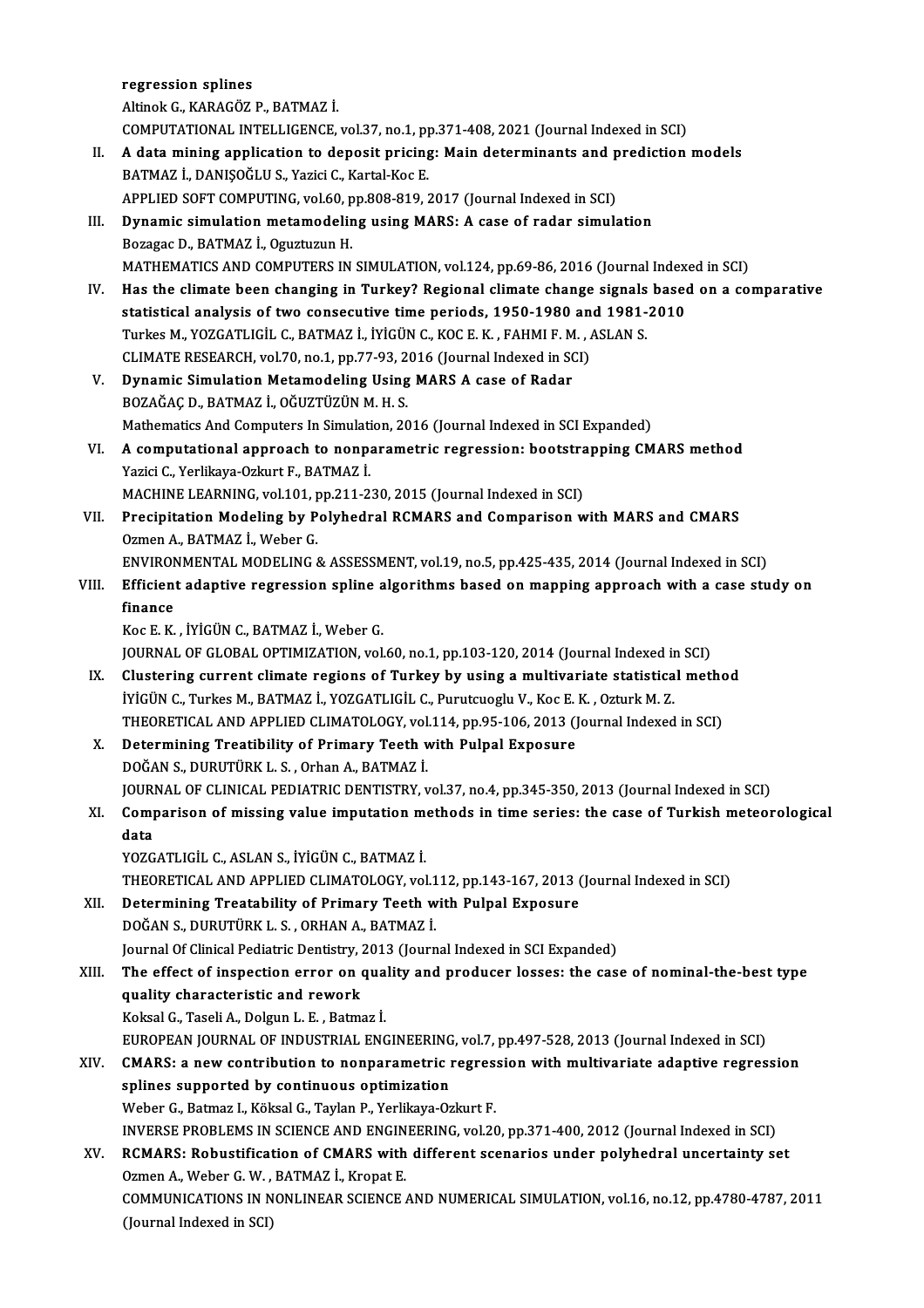| XVI.   | A review of data mining applications for quality improvement in manufacturing industry                     |
|--------|------------------------------------------------------------------------------------------------------------|
|        | Köksal G., Batmaz I., Testik M. C.                                                                         |
|        | EXPERT SYSTEMS WITH APPLICATIONS, vol.38, pp.13448-13467, 2011 (Journal Indexed in SCI)                    |
| XVII.  | Estimating the neutral real interest rate in an emerging market economy                                    |
|        | Ogunc F., BATMAZ İ.                                                                                        |
|        | APPLIED ECONOMICS, vol.43, no.6, pp.683-693, 2011 (Journal Indexed in SSCI)                                |
| XVIII. | Classification models based on Tanaka's fuzzy linear regression approach: The case of customer             |
|        | satisfaction modeling                                                                                      |
|        | ŞİKKELİ G., KÖKSAL G., BATMAZ İ., TÜRKER BAYRAK Ö.                                                         |
|        | Journal of Intelligent and Fuzzy Systems, vol.21, no.5, pp.341-351, 2010 (Journal Indexed in SCI Expanded) |
| XIX.   | Linear regression modeling to compare fluoride release profiles of various restorative materials           |
|        | Can-Karabulut D. C., BATMAZ İ., SOLAK H., Tastekinl M.                                                     |
|        | DENTAL MATERIALS, vol.23, no.9, pp.1057-1065, 2007 (Journal Indexed in SCI)                                |
| XX.    | <b>Small Response Surface Designs for Metamodel Estimation</b>                                             |
|        | BATMAZ İ., TUNALI S.                                                                                       |
|        | European Journal Of Operational Research, 2003 (Journal Indexed in SCI Expanded)                           |
| XXI.   | Second-order experimental designs for simulation metamodeling                                              |
|        | BATMAZ İ., TUNALI S.                                                                                       |
|        | SIMULATION-TRANSACTIONS OF THE SOCIETY FOR MODELING AND SIMULATION INTERNATIONAL, vol78, no.12,            |
|        | nn 600 715, 2002 (Iournal Indoved in SCI)                                                                  |

pp.699-715, 2002 (Journal Indexed in SCI)

## Articles Published in Other Journals

- I. Meteorolojik Zaman Serilerinde Kayıp Veri Tahmin Yöntemlerinin Başarımlarının Korelasyon Boyutu Analiziyle Karşılaştırılması ASLANS.,YOZGATLIGİL C., İYİGÜNC.,BATMAZ İ.,TATLIH. İSTATİSTİKARAŞTIRMADERGİSİ,vol.8,pp.55-67,2011 (OtherRefereedNational Journals)
- II. Türkiye İklim Bölgelerinin Hiyerarşik Kümeleme Yöntemi ile Belirlenmesi İSTATİSTİK ARAŞTIRMA DERGİSİ, vol.8, pp.55-67, 2011 (Other Refereed National Journals)<br>**Türkiye İklim Bölgelerinin Hiyerarşik Kümeleme Yöntemi ile Belirlenmesi**<br>Kartal E., İyigün C., Fahmi M. F. , Yozgatlıgil C., Purutçuoğ Türkiye İklim Bölgelerinin Hiyerarşik Kümeleme Yöntemi ile Belirlenmesi<br>Kartal E., İyigün C., Fahmi M. F. , Yozgatlıgil C., Purutçuoğlu Gazi V., Batmaz İ., Köksal G., Turke<br>İSTATİSTİK ARAŞTIRMA DERGİSİ, vol.8, pp.13-25, 20 Kartal E., İyigün C., Fahmi M. F. , Yozgatlıgil C., Purutçuoğlu Gazi V., Batmaz İ., Köksal G<br>İSTATİSTİK ARAŞTIRMA DERGİSİ, vol.8, pp.13-25, 2011 (Other Refereed National Jou<br>III. Adhesion to Primary and Permanent Dentin an
- ISTATISTIK ARAŞTIRMA DERGISI, vol.8, pp.13-25, 2011 (Other Refereed National Journals)<br>Adhesion to Primary and Permanent Dentin and a Simple Model Approach<br>KARABULUT D., TULGA-ÖZ F., KARABULUT B., BATMAZ İ., İLKÖ.<br>European III. Adhesion to Primary and Permanent Dentin and a Simple Model Approach KARABULUT D., TULGA-ÖZ F., KARABULUT B., BATMAZ İ., İLK Ö.<br>European Journal of Dentistry, 2009 (Refereed Journals of Other Institutions)<br>IV. Adhesion to Primary and Permanent Dentin and a Simple Model Approach<br>Ispahylut d.
- European Journal of Dentistry, 2009 (Refereed Jo<br>Adhesion to Primary and Permanent Dentir<br>karabulut d., oz f., karabulut b., BATMAZ İ., İLKÖ.<br>European Journal of Dentistry, 2009 (Pefereed J Adhesion to Primary and Permanent Dentin and a Simple Model Appr<br>karabulut d., oz f., karabulut b., BATMAZ İ., İLK Ö.<br>European Journal of Dentistry, 2009 (Refereed Journals of Other Institutions) European Journal of Dentistry, 2009 (Refereed Journals of Other Institutions)<br>Books & Book Chapters

I. Determining the Climate Zones of Turkey by Center-Based Clustering Methods ro & Doon anapters<br>Determining the Climate Zones of Turkey by Center-Based Clustering Methods<br>Fahmi F., Kartal E., Iyigün C., Turkes M., Batmaz I., Yozgatligil C., Purutçuoğlu Gazi V., Köksal G.<br>in: Nonlineer and Compley D in: Nonlinear and Complex Dynamics: Applications in Physical Biological and Financial Systems, J.A. Tenreiro<br>Machado,Baleanu,D. and A. Luo, Editor, Springer, London/Berlin , London, pp.171-178, 2011 Fahmi F., Kartal E., Iyigün C., Turkes M., Batmaz I., Yozgatligil C., Purutçuoğlu Gazi V., Köksal G.<br>in: Nonlinear and Complex Dynamics: Applications in Physical Biological and Financial System<br>Machado,Baleanu,D. and A. Lu

### Refereed Congress / Symposium Publications in Proceedings

efereed Congress / Symposium Publications in Proceedings<br>I. StreamMARS: A Streaming Multivariate Adaptive Regression Splines Algorithm<br>RATMAZI, ADAMS N StreamMARS: A Str.<br>BATMAZ İ., ADAMS N.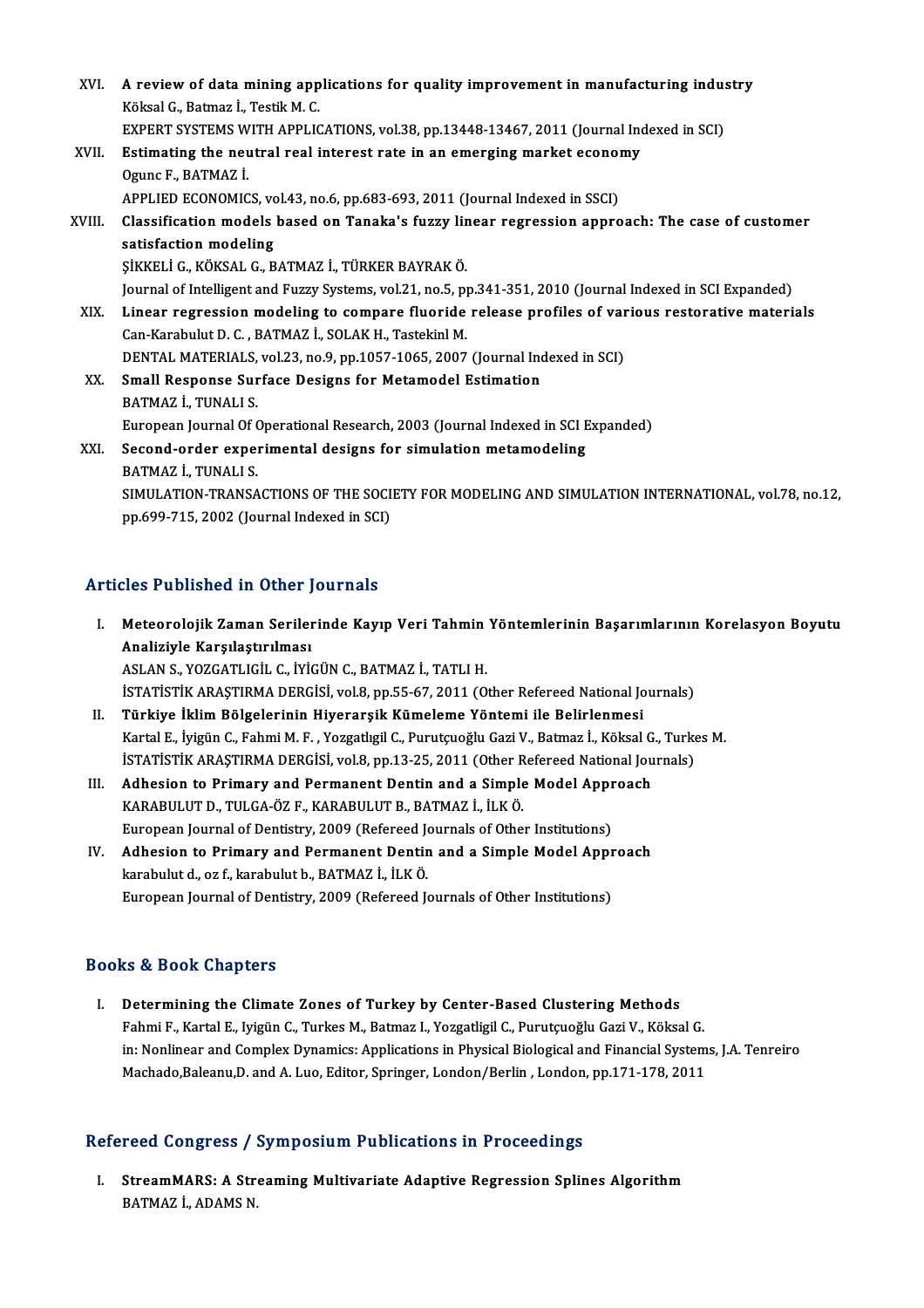12th International Conference of the ERCIM WG on Computational and Methodological Statistics (CMStatistics<br>2010), 14 , 16 Desember 2010 12th International Conference<br>2019), 14 - 16 December 2019<br>Innut veriable selection for 12th International Conference of the ERCIM WG on Computational and Methodological Statistics (CMStatistical 2019), 14 - 16 December 2019<br>II. Input variable selection for hydrological predictions in ungauged catchments: wit

2019), 14 - 16 December 2019<br>II. Input variable selection for hydrological predictions in ungauged catchments: with or without<br>clustering Input variable selection for hydrological<br>clustering<br>DOĞULU N., BATMAZ İ., KENTEL ERDOĞAN E.<br>ECU Ceneral Assembly, 9, 13 April 2019 clustering<br>DOĞULU N., BATMAZ İ., KENTEL ERDOĞA<br>EGU General Assembly, 8 - 13 April 2018<br>Clustering annreaches for analysing

DOĞULU N., BATMAZ İ., KENTEL ERDOĞAN E.<br>EGU General Assembly, 8 - 13 April 2018<br>III. Clustering approaches for analysing similarity in ungagued catchments: input variable selection for<br>hydrological prodictions EGU General Assembly, 8 - 1<br>Clustering approaches fo<br>hydrological predictions<br>DOČIILIJ N. BATMAZ L. KEN Clustering approaches for analysing sim<br>hydrological predictions<br>DOĞULU N., BATMAZ İ., KENTEL ERDOĞAN E.<br>ECU Canaral Assembly 2019-9-12 April 2011

hydrological predictions<br>DOĞULU N., BATMAZ İ., KENTEL ERDOĞAN E.<br>EGU General Assembly 2018, 8 - 13 April 2018

DOĞULU N., BATMAZ İ., KENTEL ERDOĞAN E.<br>EGU General Assembly 2018, 8 - 13 April 2018<br>IV. A Comparative Study on Learning to Rank with Computational Methods<br>PATMAZ İ. Karagaz B. Sardar G. EGU General Assembly 2018, 8 -<br>A Comparative Study on Lear<br>BATMAZ İ., Karagoz P., Serdar G.<br><sup>IEEE</sup> International Conference of

BATMAZ İ., Karagoz P., Serdar G.<br>IEEE International Conference on Big Data (IEEE Big Data), Massachusetts, United States Of America, 11 - 14 BATMAZ İ., Karagoz P., Serdar G<br>IEEE International Conference o<br>December 2017, pp.1898-1906<br>Annligation of bootstran to l IEEE International Conference on Big Data (IEEE Big Data), Massachusetts, United States Of America, 11 - 14<br>December 2017, pp.1898-1906<br>V. Application of bootstrap to likelihood ratio test to detect multiple changepoints i

Decer<br><mark>Appli</mark><br>data.<br>v^zic Application of bootstrap to likelih<br>data.<br>YAZICI C., YOZGATLIGİL C., BATMAZ İ.<br>IEOPS 2017: 21st Conference of the In

YAZICI C., YOZGATLIGİL C., BATMAZ İ.

data.<br>IFORS 2017: 21st Conference of the International Federation of Operational Research Societies, Qubec City,<br>Canada, 17 - 21 July 2017 IFORS 2017: 21st Conference of the International Federation of Operational Research Societies, Qubec City,<br>Canada, 17 - 21 July 2017<br>VI. Detection performance of likelihood ratio test for change points based on bootstrap f

Canada,<br>Detectio<br>models<br><sup>VA7ICLC</sup> Detection performance of likeliho<br>models<br>YAZICI C., YOZGATLIGİL C., BATMAZ İ.<br>The 22nd International Conference en models<br>YAZICI C., YOZGATLIGİL C., BATMAZ İ.<br>The 22nd International Conference on Computational Statistics, Oviedo, Spain, 23 - 26 August 2016<br>The Effect of Computer, Assisted Instruction on Eight Crade Students Permutation

YAZICI C., YOZGATLIGİL C., BATMAZ İ.<br>The 22nd International Conference on Computational Statistics, Oviedo, Spain, 23 - 26 August 2016<br>VII. The Effect of Computer Assisted Instruction on Eight Grade Students Permutatio The 22nd International Conference on Computational Statistics, Oviedo, Spain, 23 - 26 A<br>The Effect of Computer Assisted Instruction on Eight Grade Students Permuta<br>Probability Achievement and Attitudes Towards Computer Ass The Effect of Computer As<br>Probability Achievement a<br>KAPUCU T., İLK Ö., BATMAZ İ.<br>Linstat'16. International Conf Probability Achievement and Attitudes Towards Computer Assisted Learning<br>KAPUCU T., İLK Ö., BATMAZ İ.<br>Linstat'16: International Conference on Trends and Perspectives in Linear Statistical Inference, 22 - 25 August<br>2016

KAPU<br>Linsta<br>2016<br>Statis Linstat'16: International Conference on Trends and Perspectives in Linear Statistical Inference, 22 - 25 August<br>2016<br>VIII. Statistical Modeling of Fluoride Release Profiles of Various Dental Restorative Materials in three<br>

## 2016<br>Statistical Modeli<br>Buffer Solutions<br>HAZAR A B. BATN Statistical Modeling of<br>Buffer Solutions<br>HAZAR A. B. , BATMAZ İ.<br>TechConnect World Inne Buffer Solutions<br>HAZAR A. B. , BATMAZ İ.<br>TechConnect World Innovation Conference, Expo and National Innovation Summit, 22 - 25 May 2016

## HAZAR A. B. , BATMAZ İ.<br>TechConnect World Innovation Conference, Expo and National Innovation Summit, 22 - 25 May 2016<br>IX. Modeling Of Precipitation Amount Of Turkey By Multivariate Adaptive Regression Splines<br>MANSVROV B. TechConnect World Innovation Conference, Expo and<br>Modeling Of Precipitation Amount Of Turkey By<br>MANSYROV R., BATMAZ İ., YOZGATLIGİL C., YAZICI C.<br>International Conference en Information Complexity. Modeling Of Precipitation Amount Of Turkey By Multivariate Adaptive Regression Splines<br>MANSYROV R., BATMAZ İ., YOZGATLIGİL C., YAZICI C.<br>International Conference on Information Complexity and Statistical Modeling in High D MANSYROV R., BATMAZ İ., YOZGATLIGİL C., YAZICI C.<br>International Conference on Information Complexity an<br>(IC-SMHD-2016, Kapadokya, Turkey, 18 - 21 May 2016<br>Statistical Modeling in High Dimensions with Ann

International Conference on Information Complexity and Statistical Modeling in High Dimensions with Application<br>(IC-SMHD-2016, Kapadokya, Turkey, 18 - 21 May 2016)<br>X. Statistical Modeling in High Dimensions with Applicatio

(IC-SMHD-2016, Kapadokya, Turkey, 18 - 21 May 2016<br>Statistical Modeling in High Dimensions with Applica<br>Turkey by Multivariate Adaptive Regression Splines<br>Mansurov B, VAZICLG, VOZGATUGU G, BATMAZ İ Statistical Modeling in High Dimensions with .<br>Turkey by Multivariate Adaptive Regression S<br>Mansyrov R., YAZICI C., YOZGATLIGİL C., BATMAZ İ.<br>IC SMUD 2016 - International Conference en Inform

Mansyrov R., YAZICI C., YOZGATLIGİL C., BATMAZ İ.<br>IC-SMHD-2016 - International Conference on Information Complexity and Statistical Modeling in High Dimensions Mansyrov R., YAZICI C., YOZGATLIGİI<br>IC-SMHD-2016 - International Confer<br>with Applications, 18 - 21 May 2016<br>Learning to Bank on Woh Data b

- XI. Learning to Rank on Web Data by Using Multivariate Adaptive Regression Splines Technique SERDAR G., KARAGÖZ P., BATMAZ İ. with Applications, 18 - 21 May 2016<br>Learning to Rank on Web Data I<br>SERDAR G., KARAGÖZ P., BATMAZ İ. Learning to Rank on Web Data by Using Multivariate Adaptive Regression Splines Technique<br>SERDAR G., KARAGÖZ P., BATMAZ İ.<br>IC-SMHD-2016 - International Conference on Information Complexity and Statistical Modeling in High D SERDAR G., KARAGÖZ P., BATMAZ İ.<br>IC-SMHD-2016 - International Confer<br>with Applications, 18 - 21 May 2016<br>Imaga In Bainting A Componative IC-SMHD-2016 - International Conference on Information Complexity and<br>with Applications, 18 - 21 May 2016<br>XII. Image In Painting A Comparative Study with Related Techniques<br>EURT GULUSON BARNAS LEATMAZ I
- with Applications, 18 21 May 2016<br>Image In Painting A Comparative St<br>KURT C., ULUSOY PARNAS İ., BATMAZ İ. Image In Painting A Comparative Study with Related Techniques<br>KURT C., ULUSOY PARNAS İ., BATMAZ İ.<br>IC-SMHD-2016 - International Conference on Information Complexity and Statistical Modeling in High Dimensions<br>vith Annligat KURT C., ULUSOY PARNAS İ., BATMA;<br>IC-SMHD-2016 - International Confer<br>with Applications, 18 - 21 May 2016<br>Learning Te Bank Application Or IC-SMHD-2016 - International Conference on Information Complexity and Statistical Modeling in High Dimensions<br>with Applications, 18 - 21 May 2016<br>XIII. Learning To Rank Application On Web Data By Using Conic Multivariate A
- with Applic:<br><mark>Learning</mark><br>Technique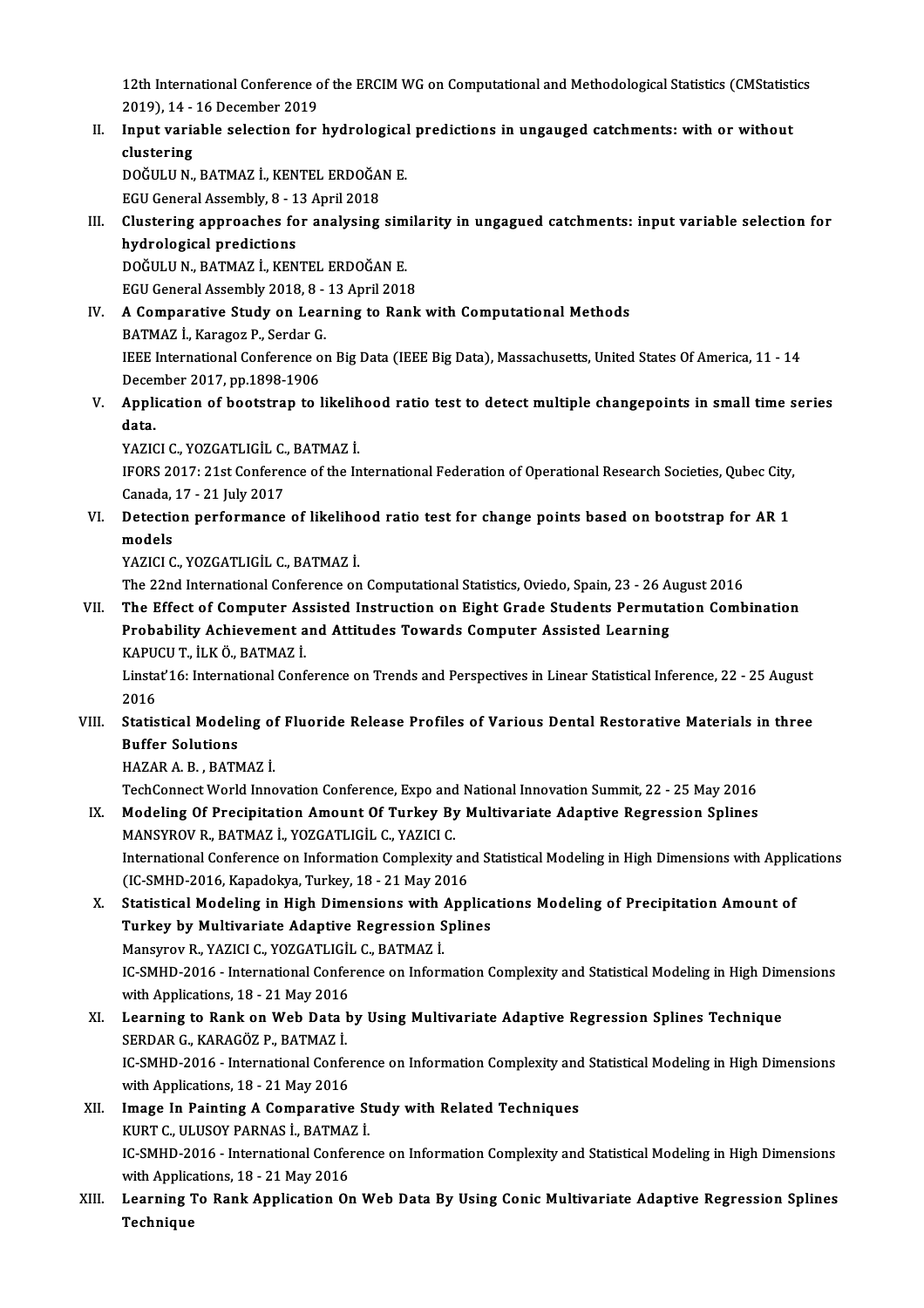SerdarG.,KARAGÖZ P.,BATMAZ İ. Serdar G., KARAGÖZ P., BATMAZ İ.<br>International Conference on Information Complexity and Statistical Modeling in High Dimensions with Applications<br>(IC SMUD 2016), 18, 21 May 2016 Serdar G., KARAGÖZ P., BATMAZ İ.<br>International Conference on Informa<br>(IC-SMHD-2016), 18 - 21 May 2016<br>Response Varianes Estimation in International Conference on Information Complexity and Statistical Modeling in High Dimensions with Application<br>(IC-SMHD-2016), 18 - 21 May 2016<br>XIV. Response Variance Estimation in Personal Interview Surveys with Several

(IC-SMHD)<br>Response<br>Schemes<br>RATMAZ i Response Variance I<br>Schemes<br>BATMAZ İ., Fidan F. M.<br>60th World Statistics C Schemes<br>BATMAZ İ., Fidan F. M.<br>60th World Statistics Congress ISI 2015, 26 - 31 July 2015<br>Staaklık Değiskeni İsin Türdeslik Analizi Vöntemleril BATMAZ İ., Fidan F. M.<br>60th World Statistics Congress ISI 2015, 26 - 31 July 2015<br>XV. Sıcaklık Değişkeni İçin Türdeşlik Analizi Yöntemlerinin Karşılaştırılması<br>YAZICI C., BATMAZ İ., YOZGATLIGİL C. 60th World Statistics Congress ISI 201<br>Sıcaklık Değişkeni İçin Türdeşlik *İ*<br>YAZICI C., BATMAZ İ., YOZGATLIGİL C.<br>YAEM2015 Turkey 9 - 11 Sentember Sıcaklık Değişkeni İçin Türdeşlik Analiz<br>YAZICI C., BATMAZ İ., YOZGATLIGİL C.<br>YAEM2015, Turkey, 9 - 11 September 2015<br>Saklı Markey Modeli ile Türkiye nin Baı YAZICI C., BATMAZ İ., YOZGATLIGİL C.<br>YAEM2015, Turkey, 9 - 11 September 2015<br>XVI. Saklı Markov Modeli ile Türkiye nin Bazı Bölgelerine İlişkin Yağış Verisinin Var Yok Modellenmesi<br>XAMAN N. YOZGATLICİL G. BATMAZ İ YAEM2015, Turkey, 9 - 11 September 2<br>Saklı Markov Modeli ile Türkiye niı<br>YAMAN N., YOZGATLIGİL C., BATMAZ İ.<br>YAEM2015, Turkey 9 - 11 September 2 Saklı Markov Modeli ile Türkiye nin Ba:<br>YAMAN N., YOZGATLIGİL C., BATMAZ İ.<br>YAEM2015, Turkey, 9 - 11 September 2015<br>Türkiye İklim Bölgelerinin On İki Klime YAMAN N., YOZGATLIGİL C., BATMAZ İ.<br>YAEM2015, Turkey, 9 - 11 September 2015<br>XVII. Türkiye İklim Bölgelerinin On İki Klimatolojik Değişken Kullanarak AGNES Konsensüs Kümeleme<br>Tekniği ile Belirlenmesi YAEM2015, Turkey, 9 - 11 :<br><mark>Türkiye İklim Bölgelerin</mark><br>Tekniği ile Belirlenmesi<br>MUBAT T. İVİÇİN G. BATM Türkiye İklim Bölgelerinin On İki Klimatolojik Değişken Kullanarak AGNES<br>Tekniği ile Belirlenmesi<br>MURAT T., İYİGÜN C., BATMAZ İ., YOZGATLIGİL C., Kartal Koç E., YETERE KURSUN A.<br>YAEM2015, Turkey 9, ...11 Sentember 2015 Tekniği ile Belirlenmesi<br>MURAT T., İYİGÜN C., BATMAZ İ., YOZGATLIC<br>YAEM2015, Turkey, 9 - 11 September 2015<br>Türkiye nin Beru Bölgelerine ilişkin Yeğ MURAT T., İYİGÜN C., BATMAZ İ., YOZGATLIGİL C., Kartal Koç E., YETERE KURSUN A.<br>YAEM2015, Turkey, 9 - 11 September 2015<br>XVIII. Türkiye nin Bazı Bölgelerine ilişkin Yağış Miktarının Saklı Markov Modeli ile Modellenmesi<br> YAEM2015, Turkey, 9 - 11 September 2<br>Türkiye nin Bazı Bölgelerine ilişkin<br>YOZGATLIGİL C., BATMAZ İ., YAMAN N.<br>YAEM2015, Turkey 0 - 11 September 2 Türkiye nin Bazı Bölgelerine ilişkin Yağ<br>YOZGATLIGİL C., BATMAZ İ., YAMAN N.<br>YAEM2015, Turkey, 9 - 11 September 2015<br>Fsik Dežerli Değrusel Olmayan Zaman YOZGATLIGİL C., BATMAZ İ., YAMAN N.<br>YAEM2015, Turkey, 9 - 11 September 2015<br>XIX. Eşik Değerli Doğrusal Olmayan Zaman Serisi Modeliyle Farklı Rejimlerin Belirlenmesi Türkiye Yağış<br>Verileri Üzerine Bir Hygulama YAEM2015, Turkey, 9 - 11 September 2015<br>Eşik Değerli Doğrusal Olmayan Zaman<br>Verileri Üzerine Bir Uygulama Eşik Değerli Doğrusal Olmayan Zaman Seri:<br>Verileri Üzerine Bir Uygulama<br>ASLAN S., YOZGATLIGİL C., İYİGÜN C., BATMAZ İ.<br>VAEM2015. Turkey 9. -11 Sentember 2015 ASLAN S., YOZGATLIGİL C., İYİGÜN C., BATMAZ İ. ASLAN S., YOZGATLIGIL C., IYIGÜN C., BATMAZ İ.<br>YAEM2015, Turkey, 9 - 11 September 2015<br>XX. A bootstrap application on the standard normal homogeneity test snht when there is not<br>highlycorrelated reference series. YAEM2015, Turkey, 9 - 11 September 2015<br>A bootstrap application on the standar<br>highlycorrelated reference series<br>YAZICI C.. BATMAZ İ.. YOZGATLIGİL C. A bootstrap application on the sta<br>highlycorrelated reference series<br>YAZICI C., BATMAZ İ., YOZGATLIGİL C.<br>60th ISLWorld Statistics Congress, 26 60th ISIWorld StatisticsCongress,26 -31 July2015,pp.3597-3602 YAZICI C., BATMAZ İ., YOZGATLIGİL C.<br>60th ISI World Statistics Congress, 26 - 31 July 2015, pp.3597-3602<br>XXI. The Precipitation Modeling of Aegean Regionof Turkey with Multivariate Adaptive RegressionSplines<br>2nd Time S 60th ISI World Statistics Congre<br>The Precipitation Modeling<br>and Time Series Regression<br>YAZICLC BATMAZ L YOZCATLL The Precipitation Modeling of Aeg<br>and Time Series Regression<br>YAZICI C., BATMAZ İ., YOZGATLIGİL C.<br>27th European Conference en Operati and Time Series Regression<br>1997 - YAZICI C., BATMAZ İ., YOZGATLIGİL C.<br>1997 - European Conference on Operational Research, 12 - 15 July 2015 YAZICI C., BATMAZ İ., YOZGATLIGİL C.<br>27th European Conference on Operational Research, 12 - 15 July 2015<br>XXII. Modelling Daily Occurance of Precipitation for CertainRegions of Turkey Using Hidden Markov<br>Models HMMs 27th European (<br>Modelling Dail<br>Models HMMs<br>RATMAZİ YAM Models HMMs<br>BATMAZ İ., YAMAN N., YOZGATLIGİL C. 27th European Conference on Operational Research, 12 - 15 July 2015 XXIII. Veri Madenciliği ve Meteoroloji Finans ve Enerji Anlanlarında Uygulamaları YOZGATLIGİL C., BATMAZ İ., YAZICI C. Veri Madenciliği ve Meteoroloji, Finans ve Enerji Anlanlarında Uygulamaları, Turkey, 20 May 2015 XXIV. Precipitation Prediction by Hidden Markov Models BATMAZ İ., SIVRIKAYA N., YAZICI C., YOZGATLIGİL C. 20th Conference of the International Federation of Operational Research Societies, 13 - 18 June 2014 BATMAZ İ., SIVRIKAYA N., YAZICI C., YOZGATLIGİL C.<br>20th Conference of the International Federation of Operational Research Societies, 13 - 18 June 2014<br>XXV. Precipitation Forecasting Assessment via Nonlinear Autoregres 20th Conference of the Int<br>Precipitation Forecastii<br>Autoregressive Models<br>ASLAN S. IVICUN C. VOZC Precipitation Forecasting Assessment via N<br>Autoregressive Models<br>ASLAN S., İYİGÜN C., YOZGATLIGİL C., BATMAZ İ.<br>International IIE Conference International IIE Co Autoregressive Models<br>ASLAN S., İYİGÜN C., YOZGATLIGİL C., BATMAZ İ.<br>International IIE Conference. International IIE Conference, 26 - 28 June 2013, pp.252<br>Petestion of Unreliable measurements in lens term time series via d ASLAN S., İYİGÜN C., YOZGATLIGİL C., BATMAZ İ.<br>International IIE Conference. International IIE Conference, 26 - 28 June 2013, pp.252<br>XXVI. Detection of Unreliable measurements in long term time series via data mining t International IIE Confer<br>Detection of Unrelial<br>Turkish climate data<br>YAZICLC BUBUTCUOČI Detection of Unreliable measurements in long term time series v<br>Turkish climate data<br>YAZICI C., PURUTÇUOĞLU GAZİ V., YOZGATLIGİL C., İYİGÜN C., BATMAZ İ.<br>International IIE Conference 26, 28 June 2012 Turkish climate data<br>YAZICI C., PURUTÇUOĞLU GAZİ V., YOZGATLIGİL C., İYİGÜN C., BATMAZ İ.<br>International IIE Conference, 26 - 28 June 2013 XXVII. Modelling the Extreme Precipitation Data Case Study from Turkey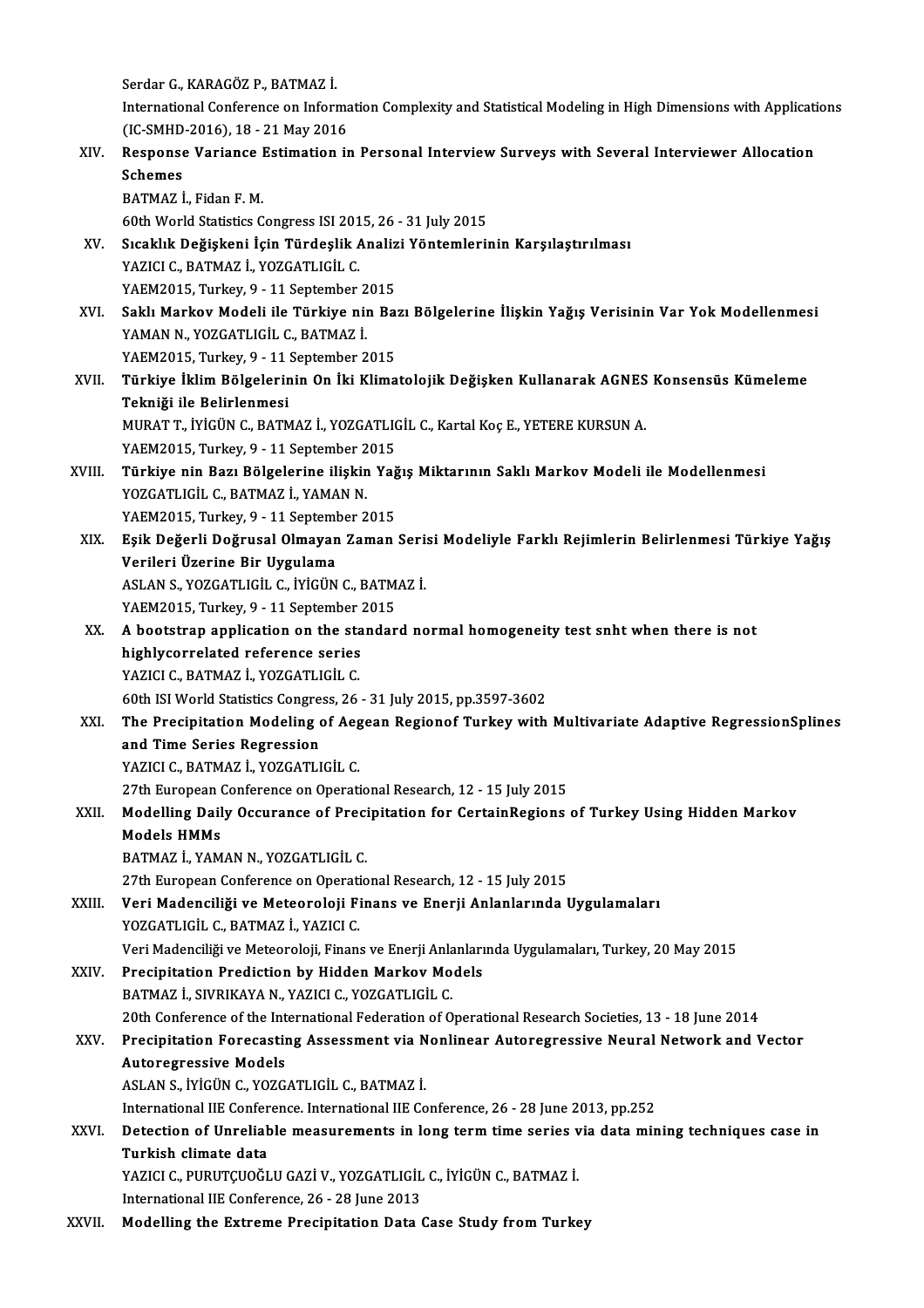AKSOYB.,PURUTÇUOĞLUGAZİV.,BATMAZ İ.,YOZGATLIGİL C. 26th European Conference on Operational Research, 1 July - 04 June 2013 AKSOY B., PURUTÇUOĞLU GAZİ V., BATMAZ İ., YOZGATLIGİL C.<br>26th European Conference on Operational Research, 1 July - 04 June 2013<br>XXVIII. SEASONAL VARIATION OF TURKEY: A CONSENSUS CLUSTERING APPROACH 26th European Conference on Operational Research<br>SEASONAL VARIATION OF TURKEY: A CONSEN<br>Kursun A.Y., İYİGÜN C., YOZGATLIGİL C., BATMAZ İ.<br>10th International Conference on Eurru Legis and Ir SEASONAL VARIATION OF TURKEY: A CONSENSUS CLUSTERING APPROACH<br>Kursun A. Y. , İYİGÜN C., YOZGATLIGİL C., BATMAZ İ.<br>10th International Conference on Fuzzy Logic and Intelligent Technologies in Nuclear Science (FLINS), İstanb Kursun A. Y. , İYİGÜN C., YOZGATLIGİL C., BATM.<br>10th International Conference on Fuzzy Logic a<br>Turkey, 26 - 29 August 2012, vol.7, pp.913-918<br>Detection of seesenal shanges in slimate d 10th International Conference on Fuzzy Logic and Intelligent Technologies in Nuclear Science (FLINS), İstan<br>Turkey, 26 - 29 August 2012, vol.7, pp.913-918<br>XXIX. Detection of seasonal changes in climate data by comparative Turkey, 26 - 29 August 2012, vol.7, pp.913-918<br>Detection of seasonal changes in climate data by comparative analysis A case study<br>AKAL T., FAHMİ F., KARTAL E., PURUTÇUOĞLU GAZİ V., İYİGÜN C., YOZGATLIGİL C., BATMAZ İ.<br>25th Detection of seasonal changes in climate data by comparative<br>AKAL T., FAHMİ F., KARTAL E., PURUTÇUOĞLU GAZİ V., İYİGÜN C., YOZ<br>25th European Conference on Operations Research, 8 - 11 July 2012<br>Investigating the Seasonal Pa AKAL T., FAHMİ F., KARTAL E., PURUTÇUOĞLU GAZİ V., İYİGÜN C., YOZGATLIGİL C., BATMAZ<br>25th European Conference on Operations Research, 8 - 11 July 2012<br>XXX. Investigating the Seasonal Patterns of Continental Central Anatoli 25th European Conference on Operations Research, 8 - 11 July 2012<br>Investigating the Seasonal Patterns of Continental Central Anatolia by Cluster:<br>AKAL T., PURUTÇUOĞLU GAZİ V., BATMAZ İ., KARTAL KOÇ E., İYİGÜN C., YOZGATLIG Investigating the Seasonal Patterns of Continental Central Anatolia by Clustering<br>AKAL T., PURUTÇUOĞLU GAZİ V., BATMAZ İ., KARTAL KOÇ E., İYİGÜN C., YOZGATLIGİL C.<br>The 25th Conference of European Chapter on Combinatorial O AKAL T., PURUTÇUOĞLU GAZİ V., BATMAZ İ., KARTAL KOÇ E., İYİGÜN C., YOZGATLIGİL C.<br>The 25th Conference of European Chapter on Combinatorial Optimization, 26 - 28 April 2012<br>XXXI. YAĞIŞ VERİLERİNDE STANDART NORMAL TÜRDEŞ The 25th Conference of European Chapt<br>YAĞIŞ VERİLERİNDE STANDART NO<br>YÖNTEMİ İLE DEĞERLENDİRİLMESİ<br>YOZCATLICİL C-PUBUTCUQĞLU CAZİ V YAĞIŞ VERİLERİNDE STANDART NORMAL TÜRDEŞLİK 1<br>YÖNTEMİ İLE DEĞERLENDİRİLMESİ<br>YOZGATLIGİL C., PURUTÇUOĞLU GAZİ V., YAZICI C., BATMAZ İ.<br>7. İstatistik Cünleri Semnegrumu, 28 Anril, 01 Mev 2011, np.2. YÖNTEMİ İLE DEĞERLENDİRİLMESİ<br>YOZGATLIGİL C., PURUTÇUOĞLU GAZİ V., YAZICI C., BATMAZ İ.<br>7. İstatistik Günleri Sempozyumu, 28 April - 01 May 2011, pp.32-34<br>1950-2006 Yılları, Arasındaki Türkiye Yağıs Verilerinin Tenl YOZGATLIGİL C., PURUTÇUOĞLU GAZİ V., YAZICI C., BATMAZ İ.<br>7. İstatistik Günleri Sempozyumu, 28 April - 01 May 2011, pp.32-34<br>XXXII. 1950 2006 Yılları Arasrndaki Türkiye Yağış Verilerinin Tanımlayıcı Veri Madenciliği Yö 7. İstatis<br>1950 2<br>Analizi 1950 2006 Yılları Arasrndaki Türkiye Yağış Verilerinin Tanımlayıcı Veri Madenciliği Yöntemleri ile<br>Analizi<br>ASAR Ö., KARTAL E., ASLAN S., ÖZTÜRK M. Z. , YOZGATLIGİL C., ÇINAR İ., BATMAZ İ., KÖKSAL G., TATLI H., TURKES<br>M An<br>AS<br>M. ASAR Ö., KARTAL E., ASLAN S., ÖZTÜRK M. Z. , YOZGATLIGİL C., ÇINAR<br>M.<br>7. İstatistik Günleri Sempozyumu, 28 April - 01 May 2011, pp.194-195<br>Türkiye İklim Bölgelerinin Hiyerarsik Kümeleme Yöntemi ile B M.<br>7. İstatistik Günleri Sempozyumu, 28 April - 01 May 2011, pp.194-195<br>XXXIII. Türkiye İklim Bölgelerinin Hiyerarşik Kümeleme Yöntemi ile Belirlenmesi 7. İstatistik Günleri Sempozyumu, 28 April - 01 May 2011, pp.194-195<br><mark>Türkiye İklim Bölgelerinin Hiyerarşik Kümeleme Yöntemi ile Belirlenmesi</mark><br>KARTAL KOÇ E., FAHMİ F., İYİGÜN C., TÜRKEŞ M., YOZGATLIGİL C., PURUTÇUOĞLU GAZİ Türkiye İklim Bölgelerinin Hiyerarşik Kümeleme Yöntemi ile Belir<br>KARTAL KOÇ E., FAHMİ F., İYİGÜN C., TÜRKEŞ M., YOZGATLIGİL C., PURUTÇ<br>7. iSTATİSTİK GÜNLERİ SEMPOZYUMU, Turkey, 28 June 2010, pp.137-138<br>EVALUATING THE CMARS KARTAL KOÇ E., FAHMİ F., İYİGÜN C., TÜRKEŞ M., YOZGATLIGİL C., PURUTÇUOĞLU GAZ<br>7. ISTATİSTİK GÜNLERİ SEMPOZYUMU, Turkey, 28 June 2010, pp.137-138<br>XXXIV. EVALUATING THE CMARS PERFORMANCE FOR MODELING NONLINEARITIES 7. ISTATISTIK GÜNLERI SEMPOZYUMU, Turkey, 28 June 2010, pp.137-138<br>EVALUATING THE CMARS PERFORMANCE FOR MODELING NONLINEARITIES 3rd Global Conference on Power Control and Optimization, Gold-Coast, Australia, 2 - 04 February 2010, vol.1239, pp.351-357 BATMAZ İ., Yerlikaya-Ozkurt F., Kartal-Koc E., Koksal G., Weber G. XXXV. Defect Cause Modeling with Decision Tree and Regression Analysis BAKIR B. S., BATMAZ İ., Gunturkun F. A., Ipekci T. A., KÖKSAL G., ÖZDEMİREL N. E. Conference of the World-Academy-of-Science-Engineering-and-Technology, Cairo, Egypt, 8 - 10 December 2006, vol.17,pp.266-268

## Supported Projects

Supported Projects<br>BATMAZ İ., YOZGATLIGİL C., Project Supported by Higher Education Institutions, Meteorolojik Verilerin Hesaplamalı<br>İstatistikçel Yöntemlerle Türdeclik Analizi, 2015 - 2015 BATMAZ İ., YOZGATLIGİL C., Project Supported by High<br>İstatistiksel Yöntemlerle Türdeşlik Analizi, 2015 - 2015<br>PATMAZ İ. Siyrilova N. YOZGATLIGİL G. Project Suppo BATMAZ İ., YOZGATLIGİL C., Project Supported by Higher Education Institutions, Meteorolojik Verilerin Hesaplamalı<br>İstatistiksel Yöntemlerle Türdeşlik Analizi, 2015 - 2015<br>BATMAZ İ., Sivrikaya N., YOZGATLIGİL C., Project Su

İstatistiksel Yöntemlerle Türdeşlik Analizi, 2015 - 2015<br>BATMAZ İ., Sivrikaya N., YOZGATLIGİL C., Project Supported by Higher Educa<br>Yağış Modellerinin Oluşturulması: Türkiye Üzerine Bir Çalışma, 2014 - 2015<br>KESTEL A.S., PA BATMAZ İ., Sivrikaya N., YOZGATLIGİL C., Project Supported by Higher Education Institutions, Saklı Markov Modeli ile<br>Yağış Modellerinin Oluşturulması: Türkiye Üzerine Bir Çalışma, 2014 - 2015<br>KESTEL A. S. , BATMAZ İ., YOLC

Yağış Modellerinin Oluşturulması: Türkiye Üzerine Bir Çalışma, 2014 - 2015<br>KESTEL A. S. , BATMAZ İ., YOLCU OKUR Y., Ünlü K. D. , Project Supported by Higher Education Institutions, Türki<br>Gayrimenkul Piyasaları ve Diğer Gös KESTEL A. S. , BATMAZ İ., YOLCU OKUR Y., Ünlü K. D. , Project Supported by Higher Education Institutions, Türl<br>Gayrimenkul Piyasaları ve Diğer Göstergelerin Finans Sektörüne olan Etkisinin Değerlendirilmesi, 2014 - 2014<br>BA Gayrimenkul Piyasaları ve Diğer Göstergelerin Finans Sektörüne olan Etkisinin Değerlendirilmesi, 2014 - 2014<br>BATMAZ İ., Project Supported by Higher Education Institutions, Veri Madenciliği Yöntemleri İle Türkiye İklim<br>Bölg

### **Citations**

Citations<br>Total Citations (WOS):617<br>h index (WOS):10 h-index (WOS):10